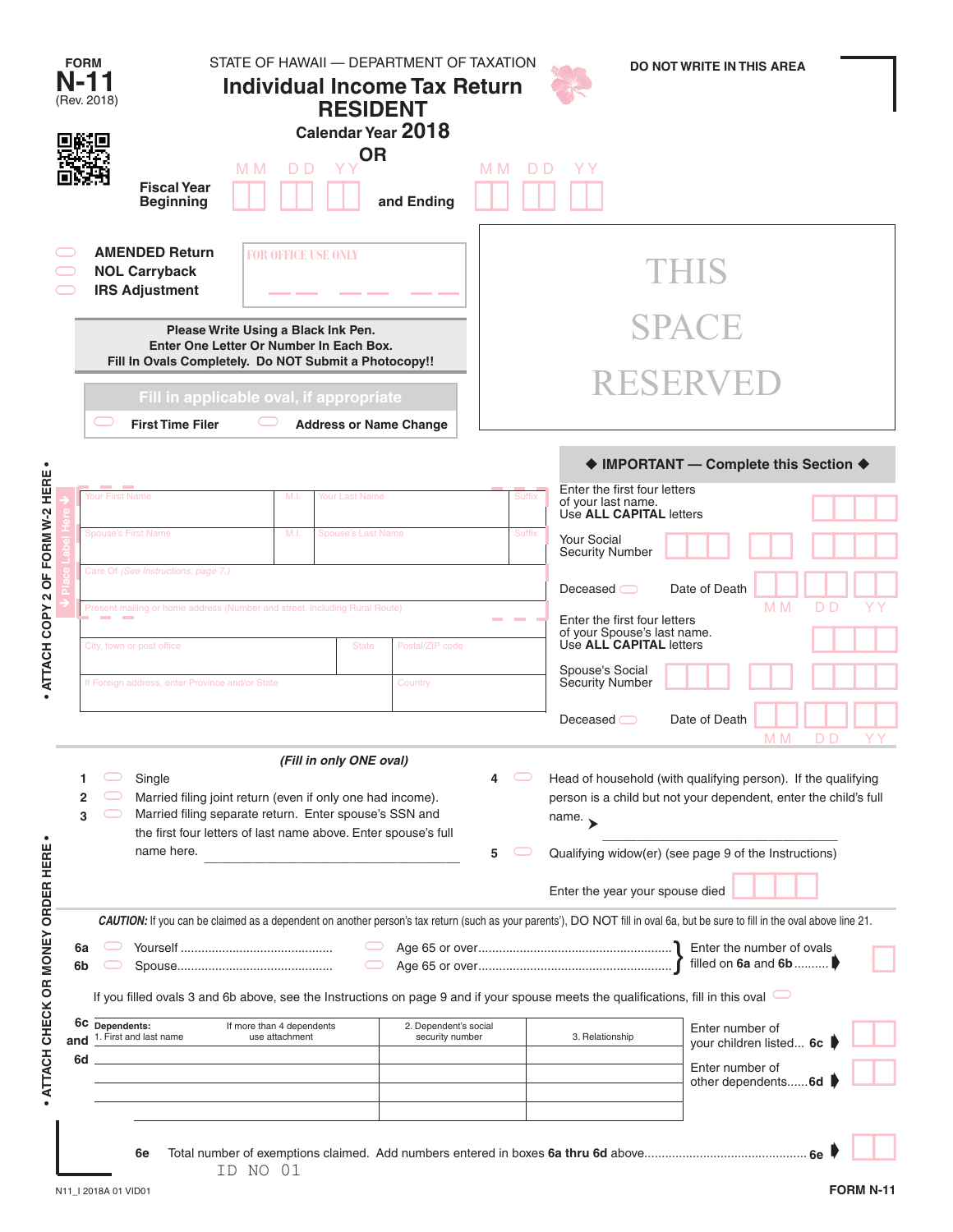|      | Form N-11 (Rev. 2018)                                                                                                             |                                    |     | Page 2 of 4                                                     |
|------|-----------------------------------------------------------------------------------------------------------------------------------|------------------------------------|-----|-----------------------------------------------------------------|
|      |                                                                                                                                   | <b>Your Social Security Number</b> |     | Your Spouse's SSN                                               |
|      |                                                                                                                                   |                                    |     |                                                                 |
|      |                                                                                                                                   |                                    |     |                                                                 |
|      |                                                                                                                                   | Name(s) as shown on return         |     |                                                                 |
|      | If amount is negative (loss), shade the minus (-) in the box. Example:                                                            |                                    |     |                                                                 |
|      |                                                                                                                                   |                                    |     | <b>ROUND TO THE NEAREST DOLLAR</b>                              |
|      |                                                                                                                                   |                                    |     |                                                                 |
| 7    |                                                                                                                                   |                                    | 7   |                                                                 |
| 8    | Difference in state/federal wages due to COLA, ERS,                                                                               |                                    |     |                                                                 |
|      |                                                                                                                                   |                                    |     |                                                                 |
| 9    | Interest on out-of-state bonds                                                                                                    |                                    |     |                                                                 |
| 10   | Other Hawaii additions to federal AGI                                                                                             |                                    |     |                                                                 |
|      |                                                                                                                                   |                                    |     |                                                                 |
|      |                                                                                                                                   |                                    |     |                                                                 |
| 11   | Add lines 8 through 10  Total Hawaii additions to federal AGI                                                                     |                                    | 11  |                                                                 |
|      |                                                                                                                                   |                                    |     |                                                                 |
| 12   |                                                                                                                                   |                                    | 12  |                                                                 |
| 13   | Pensions taxed federally but not taxed by Hawaii                                                                                  |                                    |     |                                                                 |
|      |                                                                                                                                   |                                    |     |                                                                 |
| 14   | Social security benefits taxed on federal return 14                                                                               |                                    |     |                                                                 |
| 15   | First \$6,564 of military reserve or Hawaii national                                                                              |                                    |     |                                                                 |
|      |                                                                                                                                   |                                    |     |                                                                 |
|      |                                                                                                                                   |                                    |     |                                                                 |
| 16   | Payments to an individual housing account  16                                                                                     |                                    |     |                                                                 |
| 17   | Exceptional trees deduction (attach affidavit)                                                                                    |                                    |     |                                                                 |
|      |                                                                                                                                   |                                    |     |                                                                 |
| 18   | Other Hawaii subtractions from federal AGI                                                                                        |                                    |     |                                                                 |
|      |                                                                                                                                   |                                    |     |                                                                 |
| 19   | Add lines 13 through 18                                                                                                           |                                    | 19  |                                                                 |
|      |                                                                                                                                   |                                    |     |                                                                 |
| 20   |                                                                                                                                   |                                    | -20 |                                                                 |
|      |                                                                                                                                   |                                    |     |                                                                 |
|      | CAUTION: If you can be claimed as a dependent on another person's return, see the Instructions on page 16, and fill in this oval. |                                    |     |                                                                 |
| 21   | If you do not itemize your deductions, go to line 23 below. Otherwise go to page 17 of the Instructions                           |                                    |     |                                                                 |
|      | and enter your itemized deductions here.<br>Medical and dental expenses                                                           |                                    |     |                                                                 |
| 21a  |                                                                                                                                   |                                    |     |                                                                 |
|      |                                                                                                                                   |                                    |     |                                                                 |
| 21 b |                                                                                                                                   |                                    |     | <b>TOTAL ITEMIZED</b><br><b>DEDUCTIONS</b>                      |
|      |                                                                                                                                   |                                    |     | 22 Add lines 21a through 21f.                                   |
| 21c  | Interest expense (from Worksheet A-3) 21c                                                                                         |                                    |     | If your Hawaii adjusted gross<br>income is above a certain      |
|      |                                                                                                                                   |                                    |     | amount, you may not be                                          |
| 21d  |                                                                                                                                   |                                    |     | able to deduct all of your<br>itemized deductions. See the      |
|      |                                                                                                                                   |                                    |     | Instructions on page 22. Enter<br>total here and go to line 24. |
| 21e  | Casualty and theft losses (from Worksheet A-5)  21e                                                                               |                                    |     |                                                                 |
| 21f  | Miscellaneous deductions (from Worksheet A-6)  21f                                                                                |                                    |     |                                                                 |
|      |                                                                                                                                   |                                    |     |                                                                 |
| 23   | If you checked filing status box: 1 or 3 enter \$2,200;                                                                           |                                    |     |                                                                 |
|      |                                                                                                                                   |                                    |     |                                                                 |
|      |                                                                                                                                   |                                    |     |                                                                 |
|      | 24 Line 20 minus line 22 or 23, whichever applies. (This line MUST be filled in)  24                                              |                                    |     |                                                                 |
|      |                                                                                                                                   |                                    |     |                                                                 |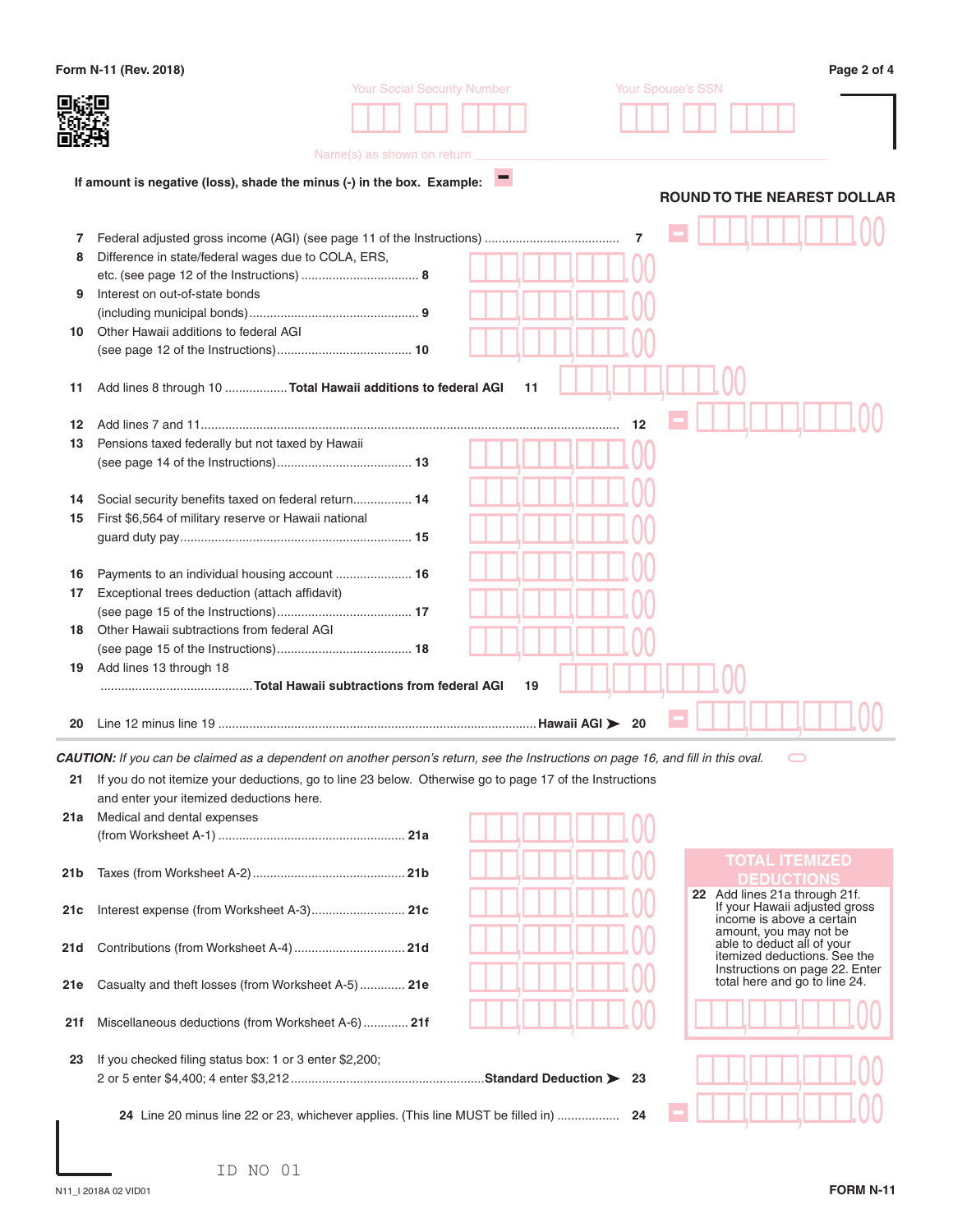|          | Form N-11 (Rev. 2018)                                                                                                                                                             |     |                          | Page 3 of 4 |
|----------|-----------------------------------------------------------------------------------------------------------------------------------------------------------------------------------|-----|--------------------------|-------------|
|          | <b>Your Social Security Number</b>                                                                                                                                                |     | <b>Your Spouse's SSN</b> |             |
|          |                                                                                                                                                                                   |     |                          |             |
|          |                                                                                                                                                                                   |     |                          |             |
|          | Name(s) as shown on return                                                                                                                                                        |     |                          |             |
| 25       | Multiply \$1,144 by the total number of exemptions claimed on line 6e.                                                                                                            |     |                          |             |
|          | If you and/or your spouse are blind, deaf, or disabled, fill in the applicable oval(s),                                                                                           |     |                          |             |
|          | and see page 22 of the Instructions.                                                                                                                                              |     |                          |             |
|          | Yourself                                                                                                                                                                          | -25 |                          |             |
|          |                                                                                                                                                                                   |     |                          |             |
| 26       | <b>Taxable Income.</b> Line 24 minus line 25 (but not less than zero) <b>Taxable Income &gt; 26</b>                                                                               |     |                          |             |
| 27       | Tax. Fill in oval if from $\Box$ Tax Table; $\Box$ Tax Rate Schedule; or $\Box$ Capital Gains Tax                                                                                 |     |                          |             |
|          | Worksheet on page 39 of the Instructions.                                                                                                                                         |     |                          |             |
|          | $\Box$ Fill in oval if tax from Forms N-2, N-103, N-152, N-168, N-312, N-338,                                                                                                     |     |                          |             |
|          |                                                                                                                                                                                   |     |                          |             |
| 27a      | If tax is from the Capital Gains Tax Worksheet, enter                                                                                                                             |     |                          |             |
|          | the net capital gain from line 14 of that worksheet 27a                                                                                                                           |     |                          |             |
|          |                                                                                                                                                                                   |     |                          |             |
|          | Refundable Food/Excise Tax Credit                                                                                                                                                 |     |                          |             |
| 28       | (attach Form N-311) DHS, etc. exemptions<br>$\ldots$ 28                                                                                                                           |     |                          |             |
| 29       | Credit for Low-Income Household                                                                                                                                                   |     |                          |             |
|          |                                                                                                                                                                                   |     |                          |             |
| 30       | Credit for Child and Dependent                                                                                                                                                    |     |                          |             |
|          |                                                                                                                                                                                   |     |                          |             |
| 31       | Credit for Child Passenger Restraint                                                                                                                                              |     |                          |             |
|          |                                                                                                                                                                                   |     |                          |             |
| 32       | Total refundable tax credits from                                                                                                                                                 |     |                          |             |
|          |                                                                                                                                                                                   |     |                          |             |
|          |                                                                                                                                                                                   |     |                          |             |
| 33       |                                                                                                                                                                                   |     |                          |             |
|          |                                                                                                                                                                                   |     |                          |             |
| 34       |                                                                                                                                                                                   | 34  |                          |             |
| 35       |                                                                                                                                                                                   | 35  |                          |             |
|          |                                                                                                                                                                                   |     |                          |             |
|          | <b>36</b> Line 34 minus line 35<br>Balance $\blacktriangleright$                                                                                                                  | -36 |                          |             |
| 37       | Hawaii State Income tax withheld (attach W-2s)                                                                                                                                    |     |                          |             |
|          | (see page 28 of the Instructions for other attachments)  37                                                                                                                       |     |                          |             |
|          |                                                                                                                                                                                   |     |                          |             |
| 38       |                                                                                                                                                                                   |     |                          |             |
|          |                                                                                                                                                                                   |     |                          |             |
| 39       | Amount of estimated tax applied from 2017 return  39                                                                                                                              |     |                          |             |
|          |                                                                                                                                                                                   |     |                          |             |
| 40       |                                                                                                                                                                                   |     |                          |             |
|          |                                                                                                                                                                                   |     |                          |             |
| 41       |                                                                                                                                                                                   |     |                          |             |
|          |                                                                                                                                                                                   |     |                          |             |
|          |                                                                                                                                                                                   |     |                          |             |
| 42<br>43 | If line 41 is larger than line 36, enter the amount OVERPAID (line 41 minus line 36) (see Instructions)<br><b>Contributions to</b> (see page 29 of the Instructions):<br>Yourself | 42  |                          |             |
|          | <b>Spouse</b><br>$\displaystyle\bigcirc$<br>43a Hawaii Schools Repairs and Maintenance Fund<br>\$2<br>\$2<br>$\smash{\smash{\cup}}$                                               |     |                          |             |
|          | $\displaystyle\bigcirc$<br>$\bigcirc$<br>\$5<br>\$5                                                                                                                               |     |                          |             |
|          | $\bigcirc$<br>$\displaystyle\bigcirc$<br>\$5<br>\$5<br>43c Domestic and Sexual Violence / Child Abuse and Neglect Funds                                                           |     |                          |             |
| 44       | Add the amounts of the filled ovals on lines 43a through 43c and enter the total here                                                                                             | 44  |                          |             |
|          |                                                                                                                                                                                   |     |                          |             |
|          |                                                                                                                                                                                   | 45  |                          |             |
|          |                                                                                                                                                                                   |     |                          |             |
|          | TD NIO 01                                                                                                                                                                         |     |                          |             |